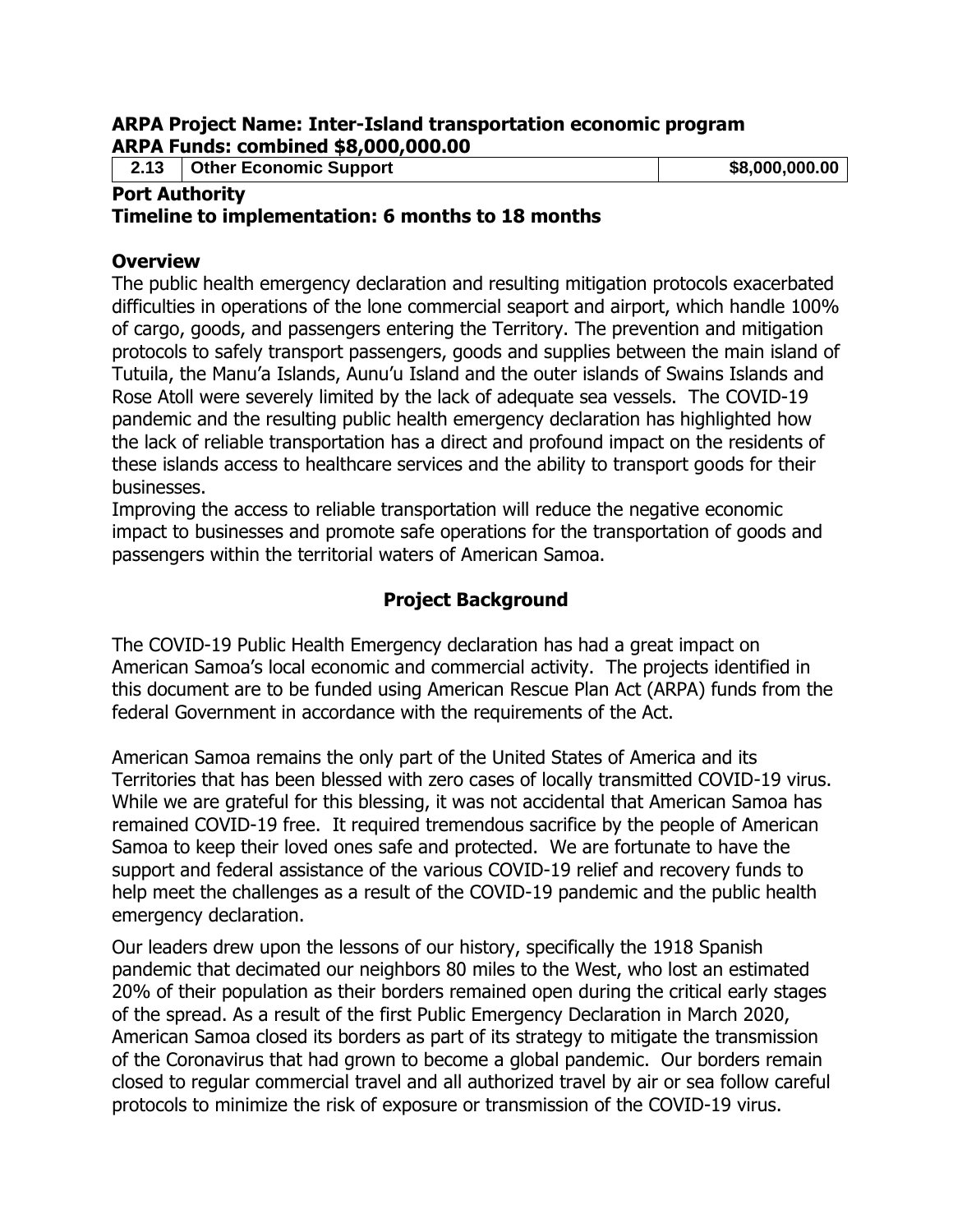The public health emergency declaration has highlighted the critical need to improve transportation between our main island of Tutuila and all the other islands in American Samoa. The ability to transport passengers to and from these outer islands for healthcare services and for any and all commercial activity is critical for our recovery. Global supply chain issues are felt even more in the outer islands, the Manu'a Islands in particular, as our main inter-island ferry cannot access the Manu'a island ports yearround due to difficult weather conditions.

Improving surface transportation for transporting medicines, medical supplies, grocery goods, building materials, equipment, vehicles and all manner of basic necessities are also critical to our recovery.

Providing reliable transportation for healthcare related needs and for addressing the negative economic impact in American Samoa's outer islands are essential in our response to the impact of the COVID-19 pandemic and the public health emergency declaration.

# **(a) KEY STAKEHOLDERS**

Engagement and inclusion of all relevant stakeholders will be important for making each project effective in meeting its stated goals. For the Inter-Island Transportation Project, the key stakeholders are:

- Port Authority
- Department of Health
- Marine & Wildlife
- Department of Legal Affairs (Immigration)
- Department of Agriculture
- Treasury
- Port users (importers/exporters, stevedoring, shipping and Port tenants)
- Private sector representation
- Other branches of Government (legislative representation)
- ARPA Oversight Office

# **(b) COMMUNITY ENGAGEMENT**

Community engagement is an essential aspect of ARPA funded projects. The intent of the US Treasury in fostering public participation is to maintain transparency and provide opportunities for feedback to ensure that funds are used in the most beneficial manner.

In keeping with the intent of the US Treasury, the American Samoa ARPA Oversight Office has adopted the following notice and comment timeline for proposed projects: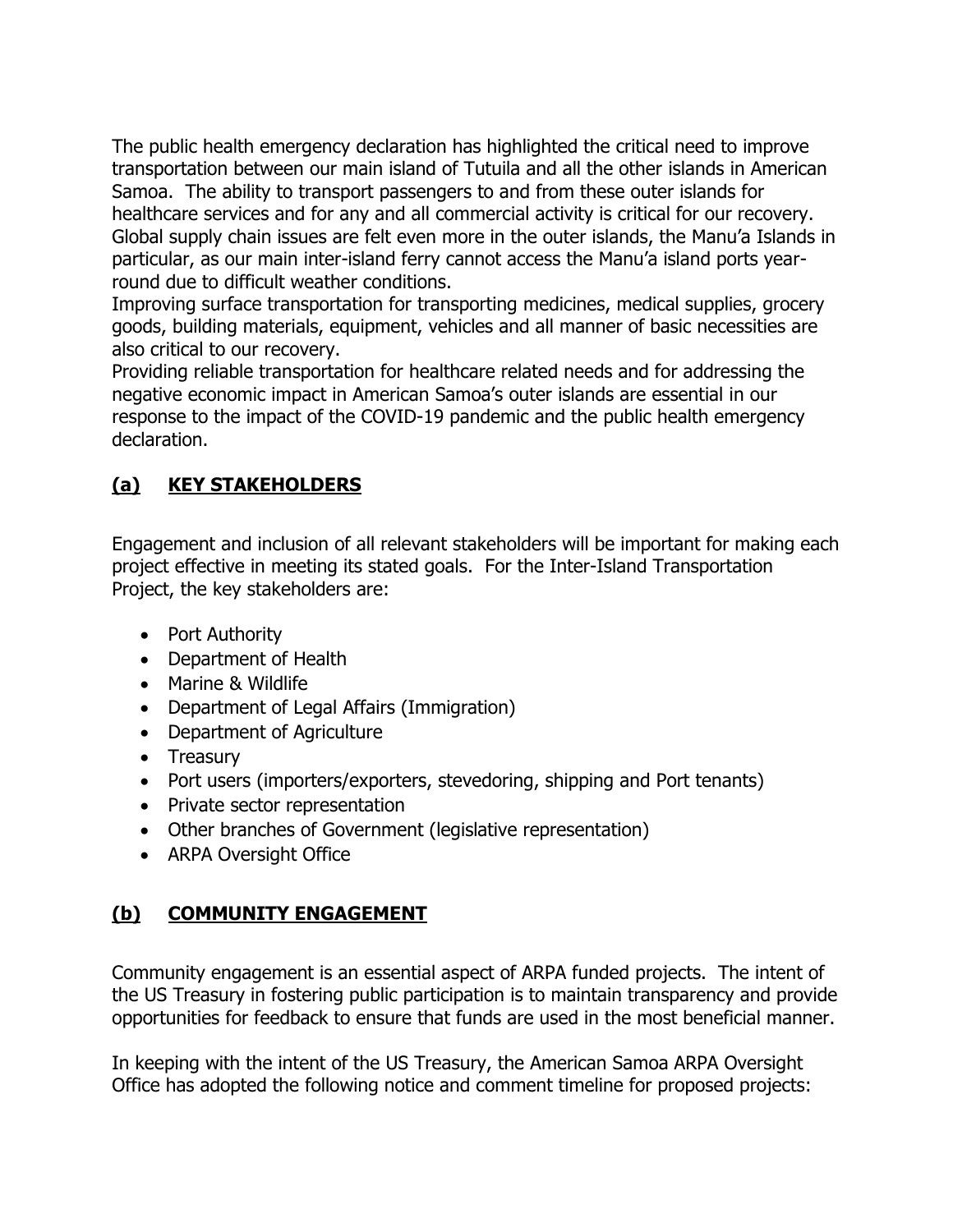- A Notice of Proposed Project will be published online, in local newspapers, and via television or radio broadcasts. The Notice will specify that there will be thirty (30) days for the public to provide comment either in writing or by attendance at scheduled public hearings.
- Concurrent to the publication of the Notice, a draft proposal and scope of work will be published on the ARPA website for the public to review.
- General meetings with the public will be scheduled and publicized within the thirty (30) day Notice period. Email comments will also be accepted.
- Presentations to the Legislature will be conducted during the Notice period, as needed.
- At the close of the public comment period, the agency will have 20 days to revise the project as appropriate and submit the Final Draft to the ARPA Oversight Office.
- The Final Draft of the Project will be posted for public review once completed and certified by the ARPA Oversight Office.

It is the responsibility of the agencies in charge to publicize notices and adhere to the stated timelines. For the New Medical Facility Project, the anticipated date for the Notice of Proposed Project will be \_\_\_\_\_\_\_\_, 2021.

## **(c) TIMELINE ON PROJECT LAUNCH**

ARPA Funds are required by federal statute to be encumbered by December 31, 2024 or spent by December 31, 2026. 31 CFR 35.5. This mandate makes the need for a definite timeline for completion of projects of critical importance.

The new inter-island transportation Project must identify the proposed start date, the completion dates of each phase of the project, inclusion of any notice/bid periods for procurement purposes, and an estimated date of completion, along with any other dates relevant to the project progress.

# **(d) SCOPE of Project (Inter-Island transportation project)**

Project Leads (Department) must provide the following:

- 1. Project Description and/or Business Plan
- 2. Completed Eligibility Analysis
- 3. Scope of Work
- 4. Implementation Plan & Timeline
- 5. Proposed itemized budget
- 6. Project Lead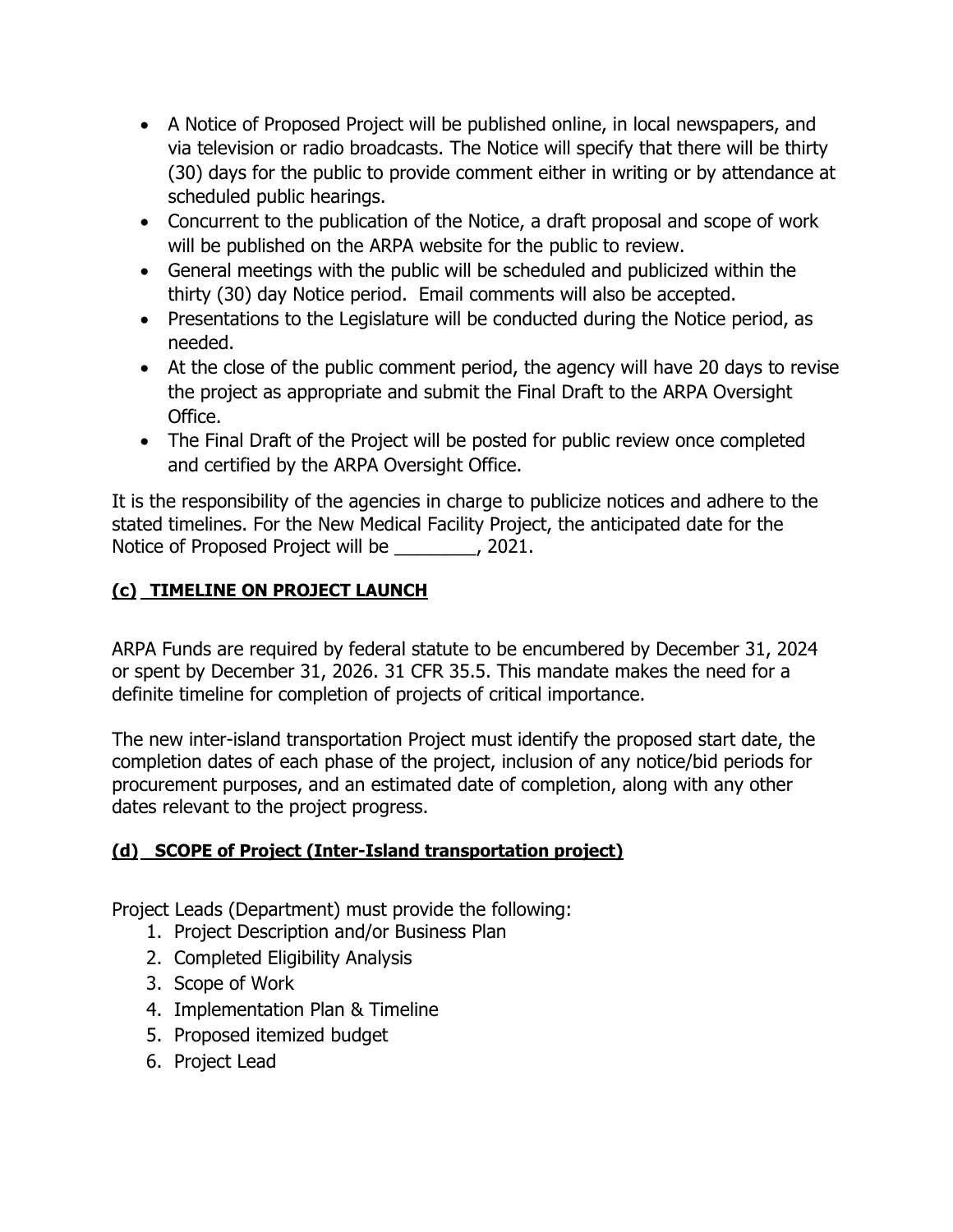Each proposed project must be submitted to the ARPA Office with a cover letter addressed to the Executive Director. Submittals must include the proposed plan as detailed above.

ARPA will review of eligibility and compliance to the American Samoa ARPA Spending Plan.

Once approved, an award certified letter will be provided verifying the project description and project lead.

Define scope of project based on response to Covid-19 pandemic and the public health emergency declaration, for the proposed inter-island transportation project must include:

- Meet all U.S. Coast Guard requirements to operate with American Samoa waters
- Ability to meet transportation requirements as set forth by Port Authority
- Minimum 10 years of Service
- Minimum hauling capacity of passengers and goods
- Ability to transport goods and passengers 12 months a year between American Samoa islands (Tutuila, Aunuu, Manu'a, Rose Atoll & Swains Islands)
- Ability to enter all Ports within American Samoa

## **(e) Aherence to ASG Procurement Process**

ARPA funds are subject to the Uniform Administrative Requirements, Cost Principles, and Audit Requirements of Federal Awards (2 CFR Part 200). Specifically, these regulations require ASG to follow local procurement laws in using these funds. 2 CFR 200.317. The lead agency for each project (in the case of the Inter-Island Transportation Project this will be Port) will work in concert within its established Procurement procedures to ensure that all procedures and requirements are followed and documented. All agencies are reminded that ARPA funds will be subject to federal audits.

| <b>CLAUSE</b>            | <b>REQUIRED BY</b><br><b>AMERICAN SAMOA</b><br><b>ADMINISTRATIVE</b><br><b>CODE</b> | <b>APPLIES TO</b>                                                                                          |
|--------------------------|-------------------------------------------------------------------------------------|------------------------------------------------------------------------------------------------------------|
| <b>EQUAL OPPORTUNITY</b> | $10.0250(d)(3)$ , $10.0260(c)$                                                      | All Contracts in excess of<br>\$10,000                                                                     |
| DAVIS BACON ACT          | 10.0250(d)(5)                                                                       | Construction contracts that<br>exceed \$2,000 and when<br>required by federal grant<br>program legislation |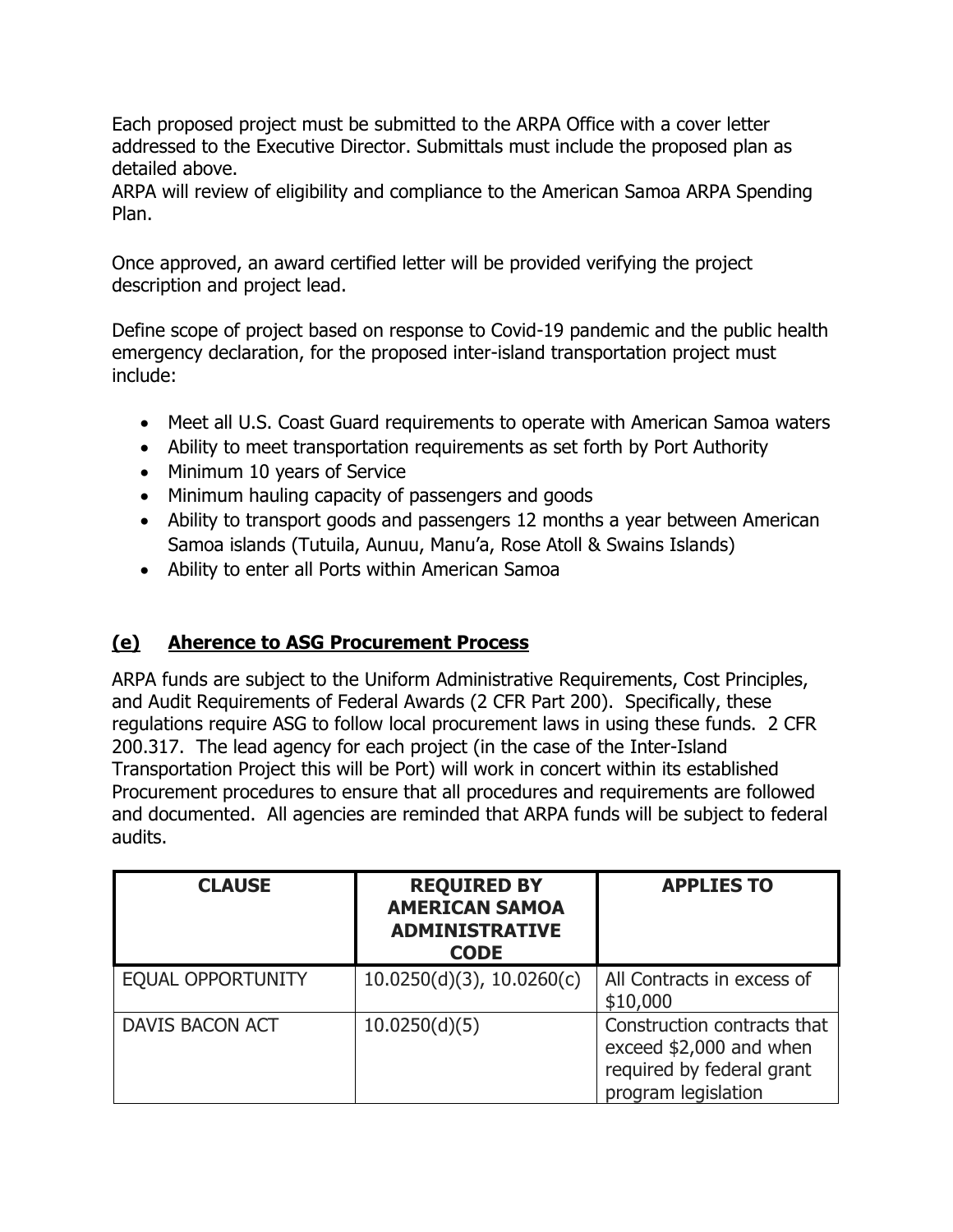| <b>CONTRACT WORK HOURS</b><br>AND SAFETY STANDARDS<br><b>ACT</b> | 10.0250(D)(6); 10.0260(D)    | Construction contracts in<br>excess of $$2,000$ or<br>contracts in excess of<br>\$2,500 which involve<br>employment of mechanics<br>or laborers |
|------------------------------------------------------------------|------------------------------|-------------------------------------------------------------------------------------------------------------------------------------------------|
| <b>CLEAN AIR AND WATER</b>                                       | $10.0250(d)(7)$ ; 10.0260(f) | All contracts over<br>\$100,000 (unless<br>requirement has been<br>waived by EPA)                                                               |
| <b>TERMINATION FOR</b><br><b>CONVENIENCE</b>                     | 10.0260(a)                   | Contracts in excess of<br>\$10,000                                                                                                              |
| <b>TERMINATION FOR DEFAULT</b>                                   | 10.0260(b)                   | Contracts in excess of<br>\$10,000                                                                                                              |
| PROHIBITION AGAINST<br><b>GRATUITIES AND</b><br><b>KICKBACKS</b> | 10.0260(f)                   | All contracts                                                                                                                                   |
| PROHIBITION AGAINST<br><b>CONTINGENT FEES</b>                    | 10.0260(g)                   | All contracts                                                                                                                                   |
| PROHIBITION AGAINST<br><b>COLLUSION</b>                          | 10.0260(i)                   | All contracts                                                                                                                                   |

In addition to the above required clauses, ASG Procurement Rules give preference to local bidders in construction projects. For contracts valued at \$50,000 or less, only local bidders are allowed to participate. For those greater than \$50,000, local bidders are given specified add-on percentages. This local preference leads to a greater number of local employees and overall income that is much needed in the Territory. This policy has a direct effect on local stimulation of the economy.

### **(f) Reconsideration Process**

In accordance with Executive Order 03-2021, the ARPA Oversight Office reserves the right to determine which projects will receive funding based on a number of factors including but not limited to ensuring compliance with all federal requirements. The Office, however, recognizes that some of these determinations may adversely affect interested parties. For the purposes of this section, an interested party will be limited to applicants for direct funding opportunities for projects.

A process for reconsideration of denied projects is hereby implemented. For clarity, this process is separate and apart from any procurement disputes subject to the jurisdiction of the Office of the Administrative Law Judge. ASCA 4.0604(f).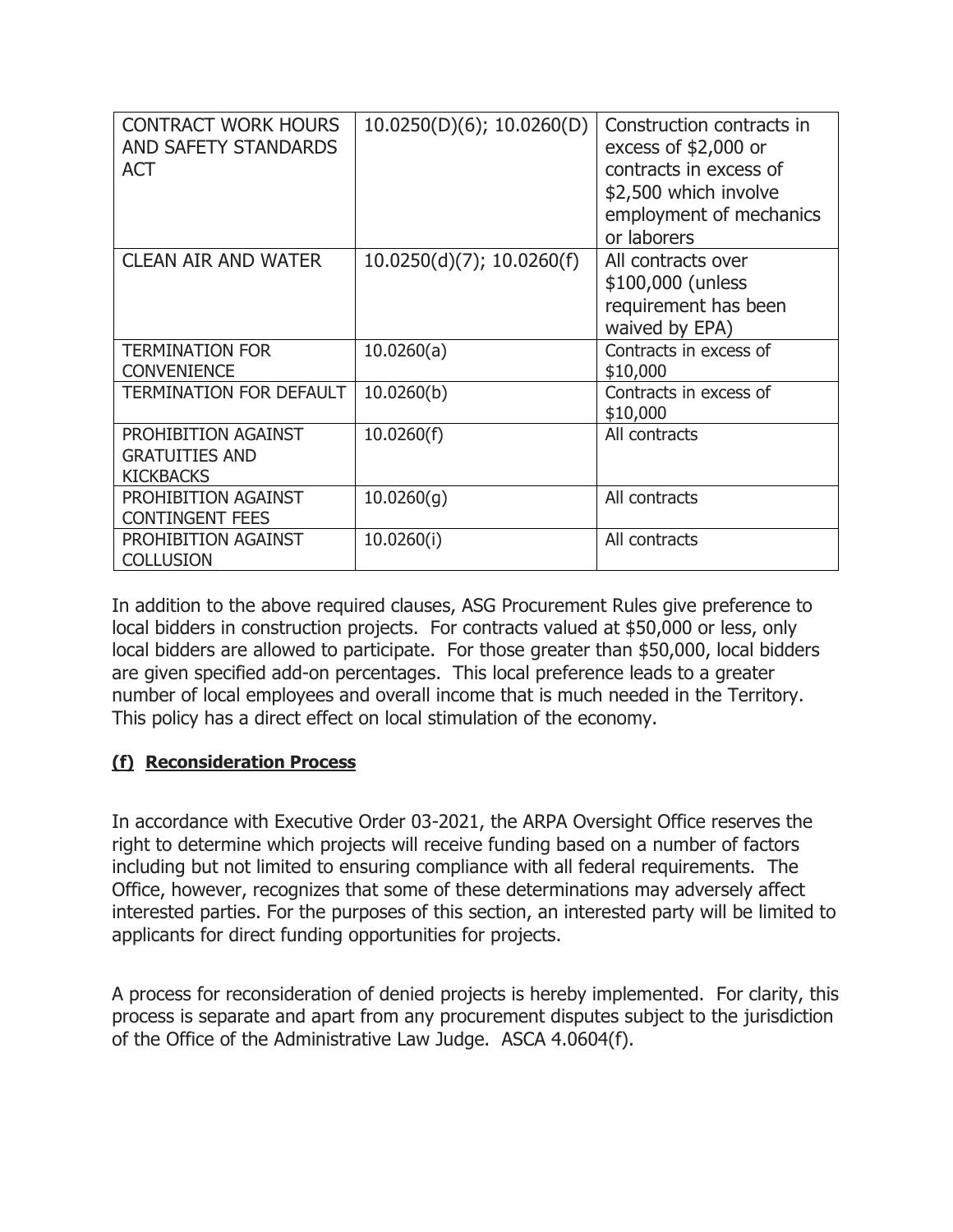### Covered Disputes:

The dispute resolution process will be limited to ARPA Oversight Office denials of project awards. As an office of limited purview, the covered disputes identified above shall not be considered final agency decisions for the purpose ASCA 4.0604.

#### Reconsideration Requests:

Interested parties will have 5 business days from the announcement of awards by the ARPA Oversight Office to file a "Reconsideration Request" with the Director. The announcement of awards will mean each project is "provisionally awarded" the requested ARPA funds.

The request will detail the basis for reconsideration including the project award denial being challenged, how the decision adversely affects the party, how the requested change would benefit the objectives of the American Rescue Plan Act.

A hearing shall be held within 5 days of filing the Reconsideration Request with the Director. The Director shall issue a notice of hearing to the filing party.

The hearing will be conducted by a three-member panel headed by the Director. Panel members will be selected by the ARPA Oversight Office. The panel will have an advisory role, but the ultimate decision-making authority shall be the Director's.

Parties to the dispute may present evidence, materials, and witnesses in support of their claims. The Director will have discretion to limit presentation of evidence, materials, or witnesses.

Upon completion of the hearing, which shall not exceed two hours, the panel will consider arguments and evidence presented in the Reconsideration Request and at the hearing. The Director shall be responsible for rendering a decision on the issues presented within three (3) business days of the conclusion of the hearing. "

## **(g) Local Certification/Licensing/Permitting**

Each project will require adherence to applicable local licensing, certification, and permitting laws. For the Inter-Island Transportation Project, Port will be responsible for obtaining each necessary approval prior to the start date. A list of these documents as well as copies should be submitted to the ARPA Oversight Office.